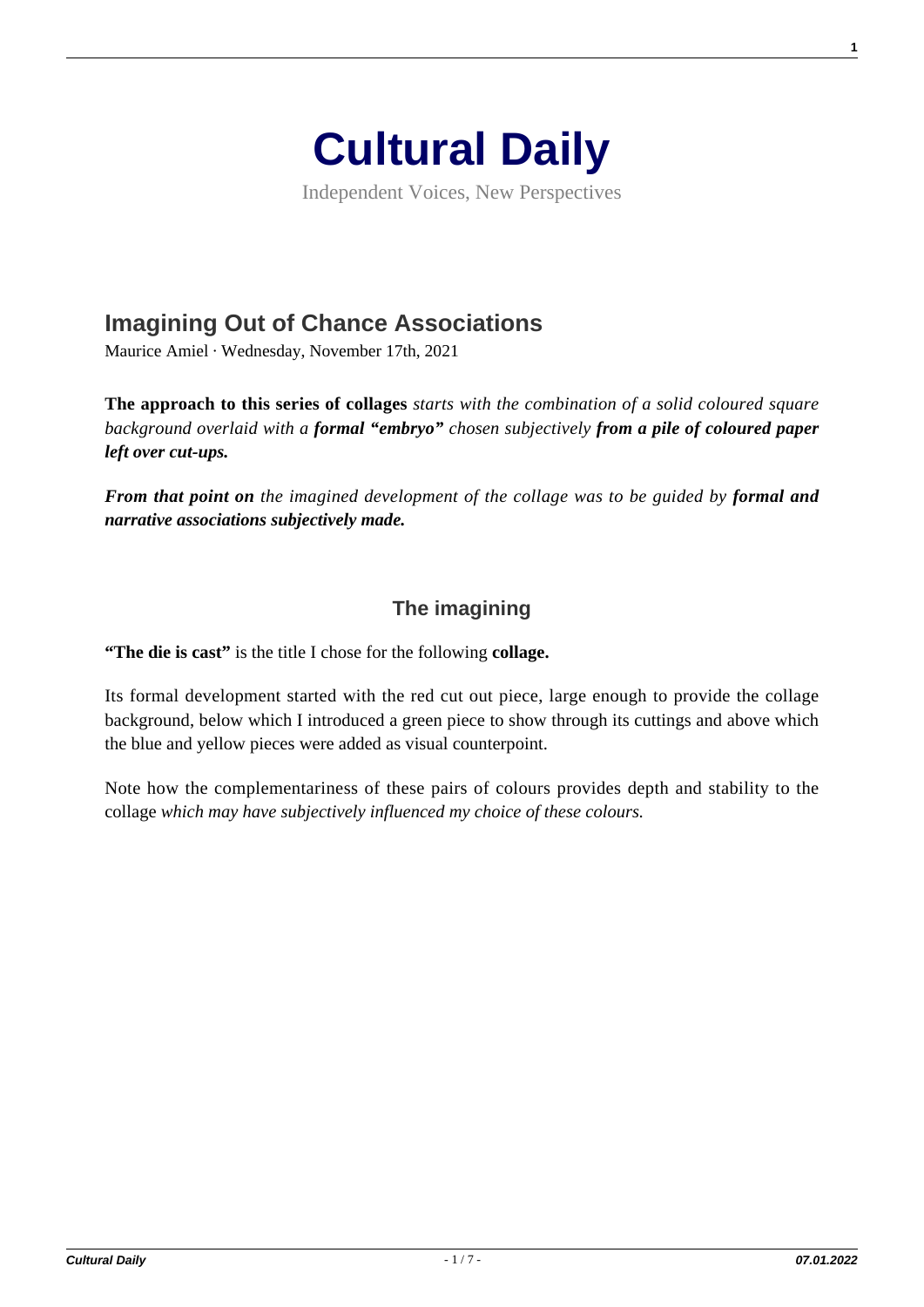

The die is cast

**Attempted "trialogue"** is the title I chose for the following **collage,** harking to my search for three randomly shaped pieces to compose the collage with here, one square and two triangular pieces.

All I added was the ondulation of an edge of the yellow triangle and the addition of a black crescent at the heart of the collage, producing a pleasant visual dance-like dynamic effect.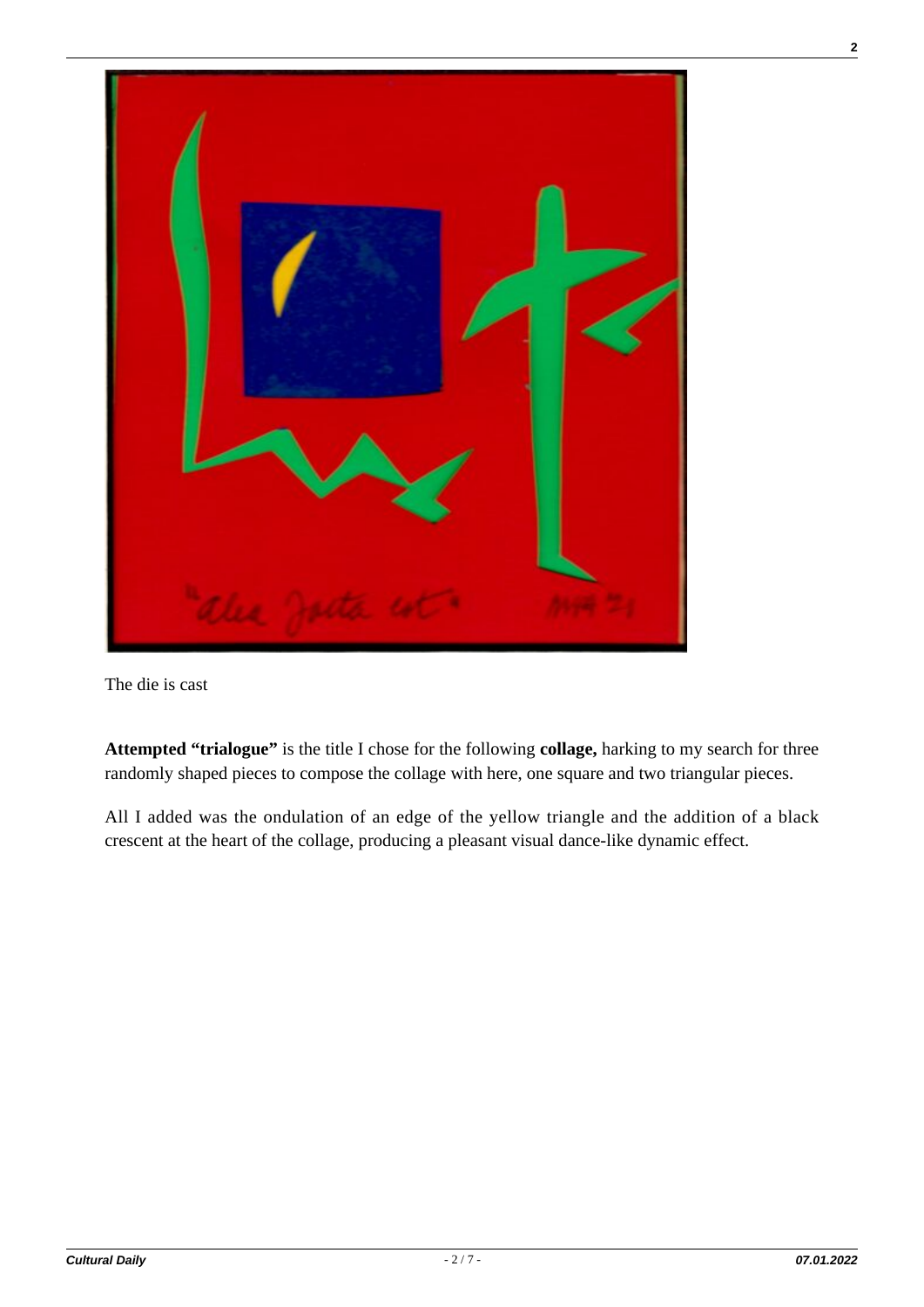

Attempted "trialogue"

**"Snakes and ladders"** is the title of the following **collage**, with reference to the well known board game, because of two pre-existing embryo cuttings vaguely resembling a black ladder and a red snake.

While the board is represented by the application of the yellow and green pieces over the dark blue background, the ultimate winning position on the game board is represented by a small dark blue square, placed over the green square, at the virtual intersection of black ladder and red snake.

**3**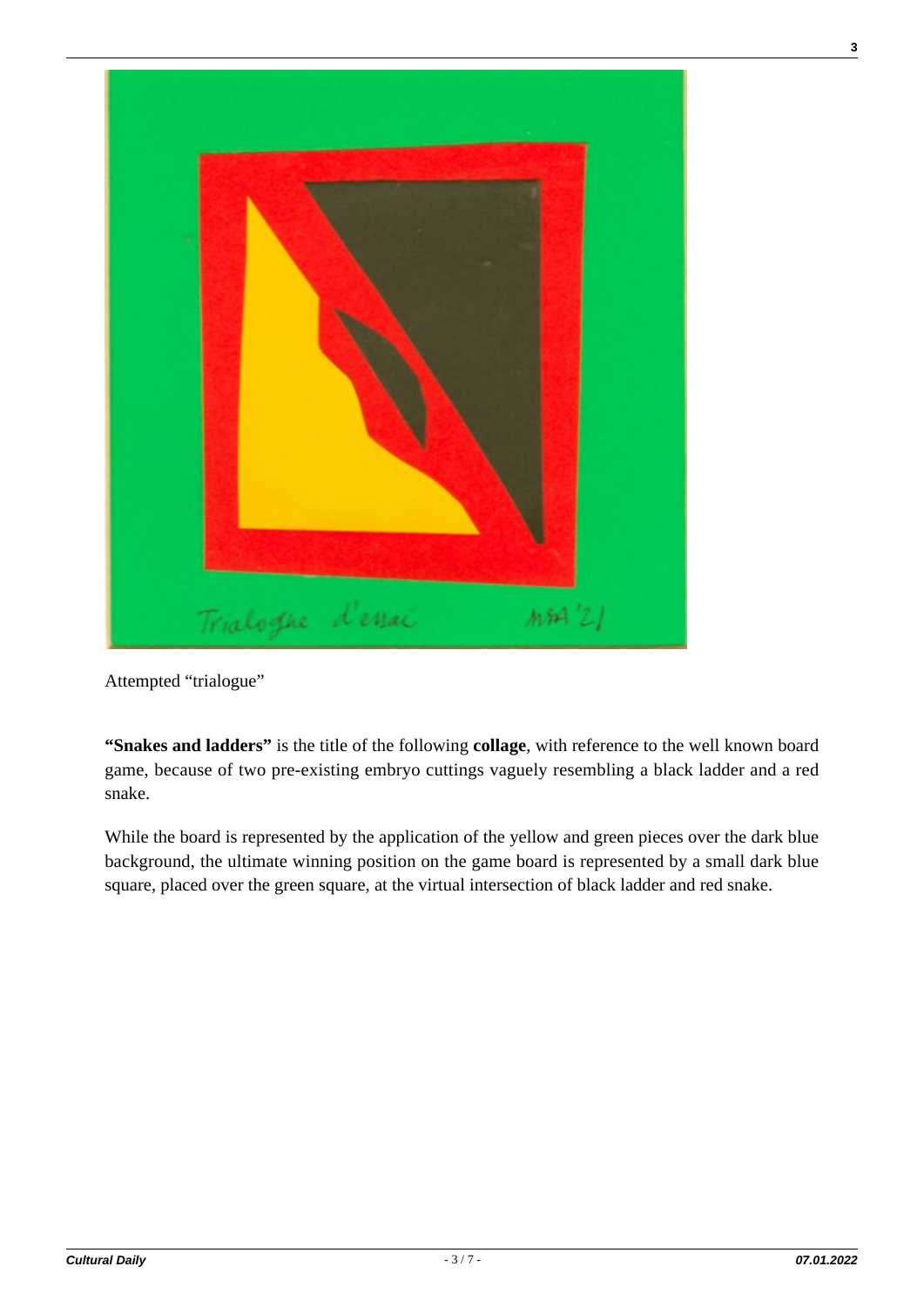

Snakes and ladders

**"Upside down"** is the title I gave to the following **collage,** the starting point of which was a mauve stair-like pre-cut piece I placed upside down in order to avoid any literal association.

While the two black added triangles look like flaps from the mauve piece folded over, they also create a diagonal fault line, across which squares of complementary primary colours right up the whole composition.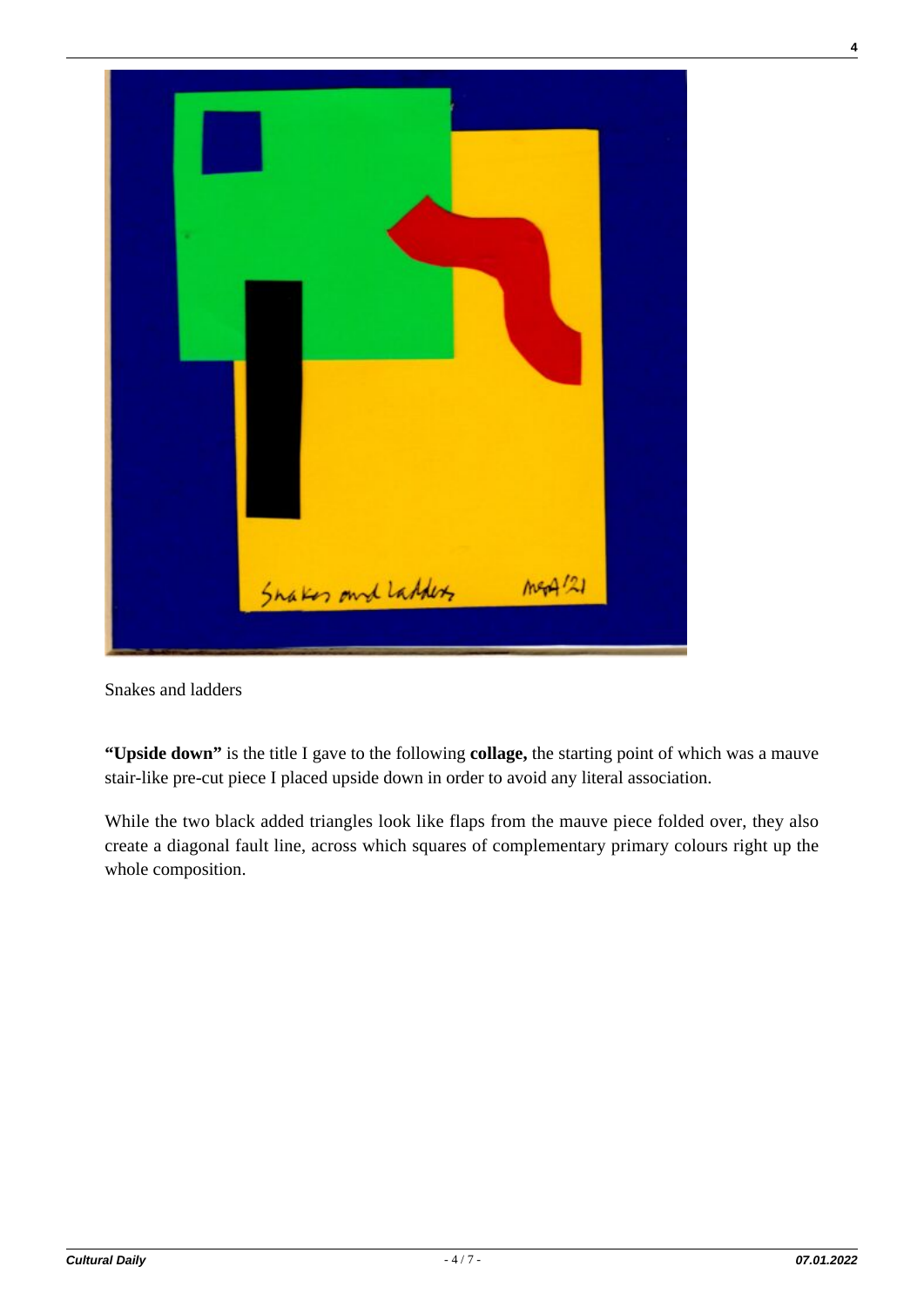

upside down

**Dubious doubles** is the title I used for the following **collage. S**tarting with the pre-cut red **free** form shape I sensed it needed a buffer outline between it and the pale mauve background ... hence the choice of a surrounding green edge.

That doubling effect was to become the perceptual leitmotive for the composition when applied as a light blue edge to the large circular dark blue central piece and as the dark blue edge to the yelow square anchoring the top right corner of the composition.

These two regular geometric shapes, while contrasting with and standing up to the free-form one, did not suggest any narrative associations.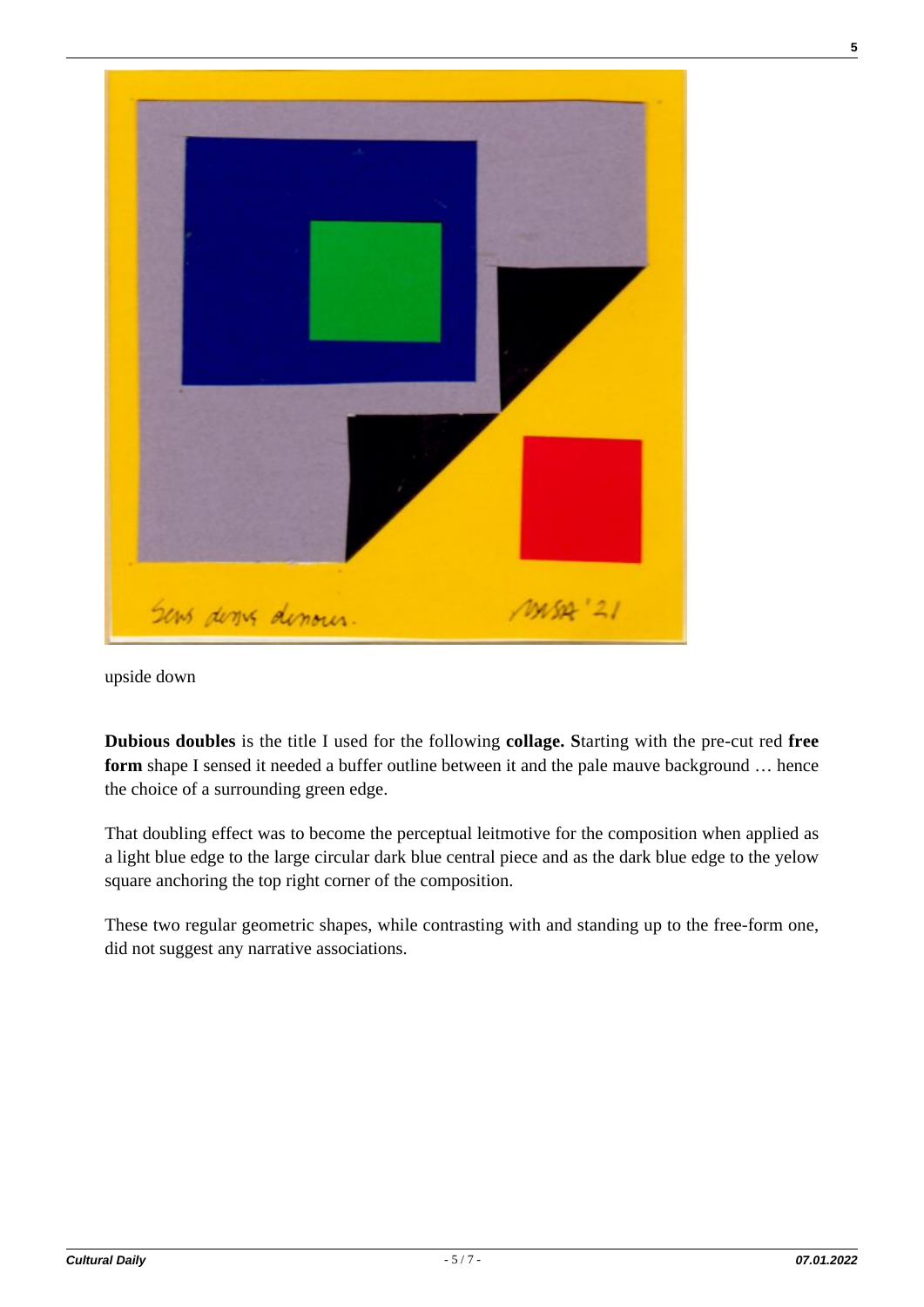

Dubious doubles

**"Two tickets for Alexandria"** is the title I gave the last collage as if ordering them at a travel agency!

The formal development started with the strong contrast between the black background and the green cut out piece that reminded me of the **rocky spit** separating the old and new ports of the city.

Starting with that geographical association the rest fell into place: the darkly outlined sea shoreline and horizon, the multicoloured petering out of the seaside promenade and the sharp contrasting oversized pair of square tickets that seem to float over the composition, carried by a *nostalgia I wished to share with the reader … hence the two tickets!*